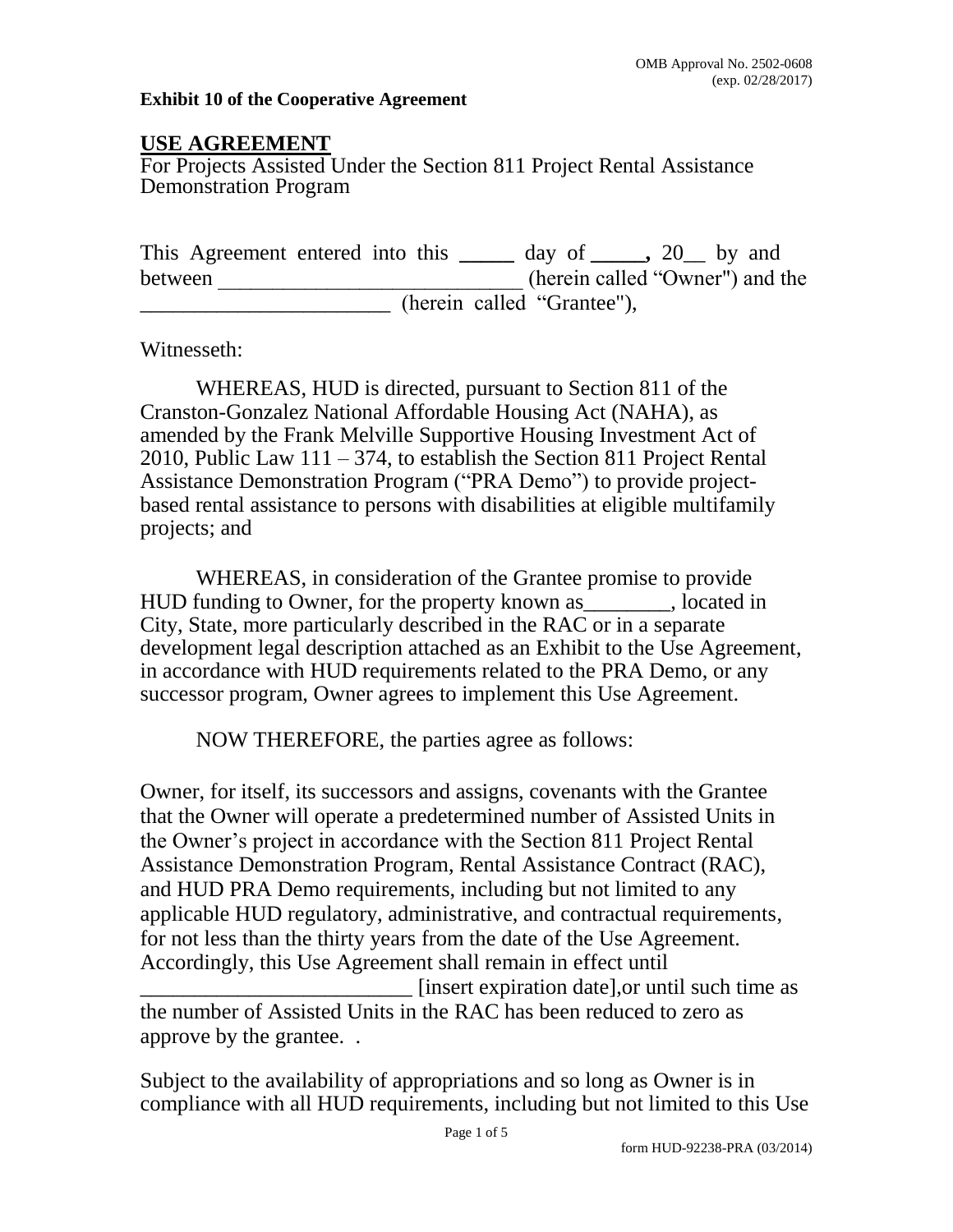Agreement, the Grantee shall provide to the Owner Rental Assistance Payments for units assisted by Section 811 of NAHA (Assisted Units). If Congress fails to appropriate funds adequate to meet the financial needs of the Assisted Units, HUD will not require the Grantee to enforce the Use Agreement covered under a RAC. Under such a circumstance, HUD will allow Grantee to continue to enforce or terminate the Use Agreement at the Grantee's discretion.

In the event of a breach or a threatened breach of any of the above covenants and agreements by the Owner, Grantee or HUD shall be entitled to institute legal action to enforce performance and observance of such covenants and agreements and to enjoin any acts which violate such covenants and agreements. HUD may also seek an award of damages and/or other relief as may be appropriate.

Owner, for itself, its successors and assigns, hereby agrees and acknowledges that this Use Agreement shall be recorded in the appropriate land records.

With respect to the eligibility requirements for the Assisted Units, Owner will comply with the RAC. Owner will comply with all other PRA Demo, or successor program requirements as promulgated by HUD, as appropriate.

With respect to Assisted Units, Owner will comply with the provisions of any Federal, State or local law prohibiting discrimination in housing on the grounds of race, color, religion or creed, sex, handicap, familial status or national origin, including the Fair Housing Act of 1968, as amended.

The rent charged for Assisted Units shall not exceed the upper limit of the range shown for such type of unit on a rental schedule approved in writing by Grantee, and shall include the reasonable use of all utilities shown on the rental schedule. Notwithstanding any other provision of this Agreement, adjustments after Contract execution shall not result in higher rents charged for Assisted Units as compared to the non-Assisted Units, as determined by Grantee.

Any requests for rent adjustments to the Grantee by the Owner shall be consistent with the requirements of the Rental Assistance Contract and all other PRA Demo or successor program requirements.

Owner shall maintain the premises and equipment, appurtenant thereto,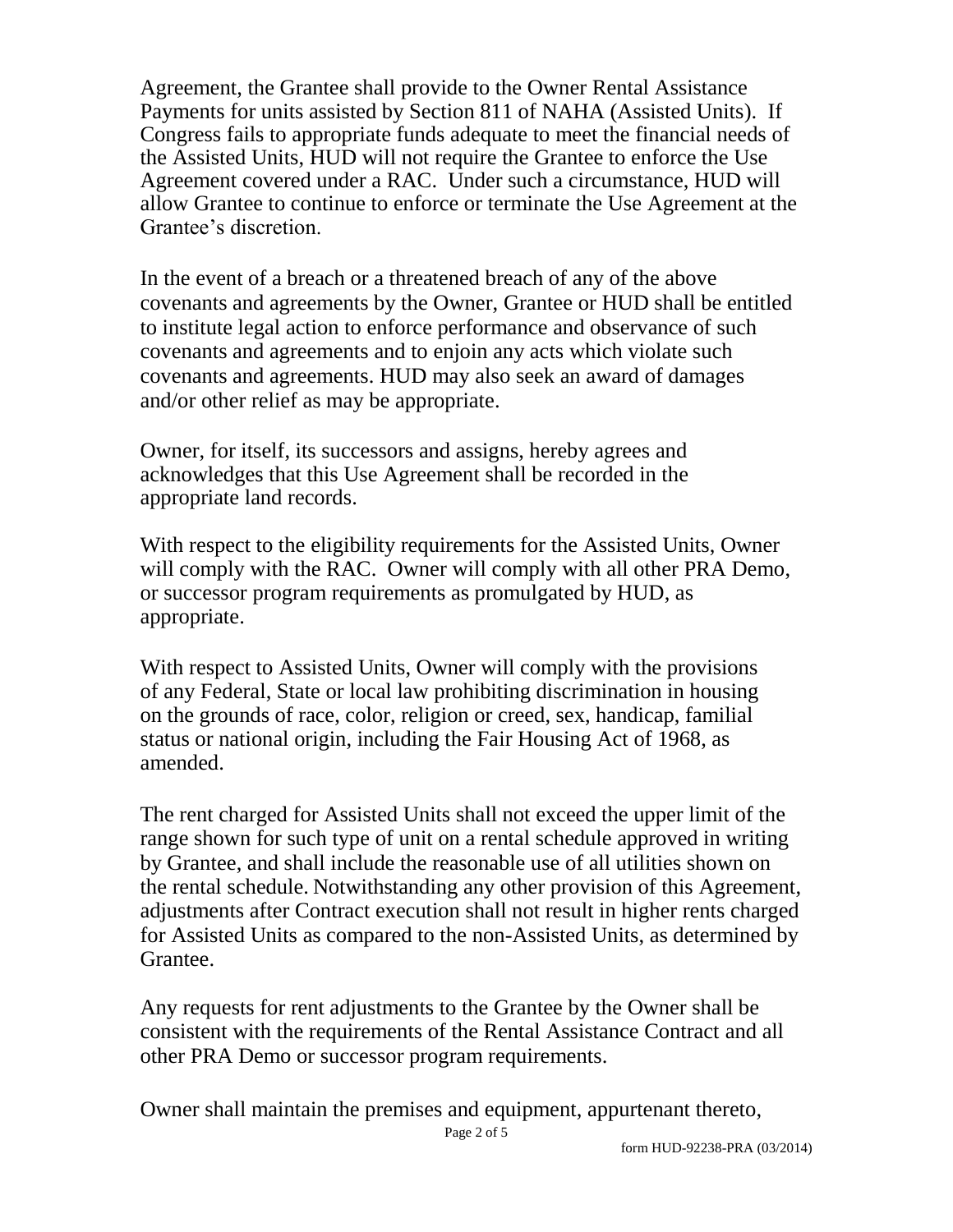in good repair, safe and sanitary condition consistent with HUD requirements.

The books and accounts of the operations of the property shall be kept in accordance with the relevant HUD requirements related to the PRA Demo, or any successor program.

Owner further covenants and agrees that if Owner conveys title to the project prior to the Use Agreement's expiration, Owner will prior to transfer of title: (1) confirm the purchaser has been approved by Grantee; the Grantee will ensure the purchaser will operate the project in such a way that it will remain an "Eligible Project" pursuant to 42 U.S.C  $8013(b)(3)(C)$  and (2) require the purchaser to assume the obligations of this Use Agreement and the Rental Assistance Contract.

Owner shall provide to Grantee or HUD promptly following receipt of a written request from HUD, copies of all business or any other documents regarding the Housing Project, so that Grantee or HUD may evaluate Owner's compliance with the terms of this Agreement. In addition, Owner shall permit Grantee or HUD following notice from Grantee or HUD, to examine the originals of all such documents, at the Project's office during regular business hours.

Owner must certify annually by of each year (insert date within 30 calendar days of the anniversary date of this Agreement or insert date that will align with other program reporting requirements), to the Grantee that it is operating the Project in compliance with this Agreement and, more specifically, that all Assisted Units and non-Assisted Units , as well as the physical structure of the project as a whole, for example grounds and equipment, comply with all applicable codes and requirements of this Agreement or that a remedial program to correct any existing deficiencies has been implemented.

Should any of the above covenants be held invalid in whole or in part, it shall not affect or invalidate the balance of such covenant or any other covenants.

NOW THEREFORE, in consideration of the mutual promises set forth herein, the parties hereto agree as follows:

In witness whereof, the parties hereto have caused these presents to be executed on their behalf and their seals affixed the day and year written below.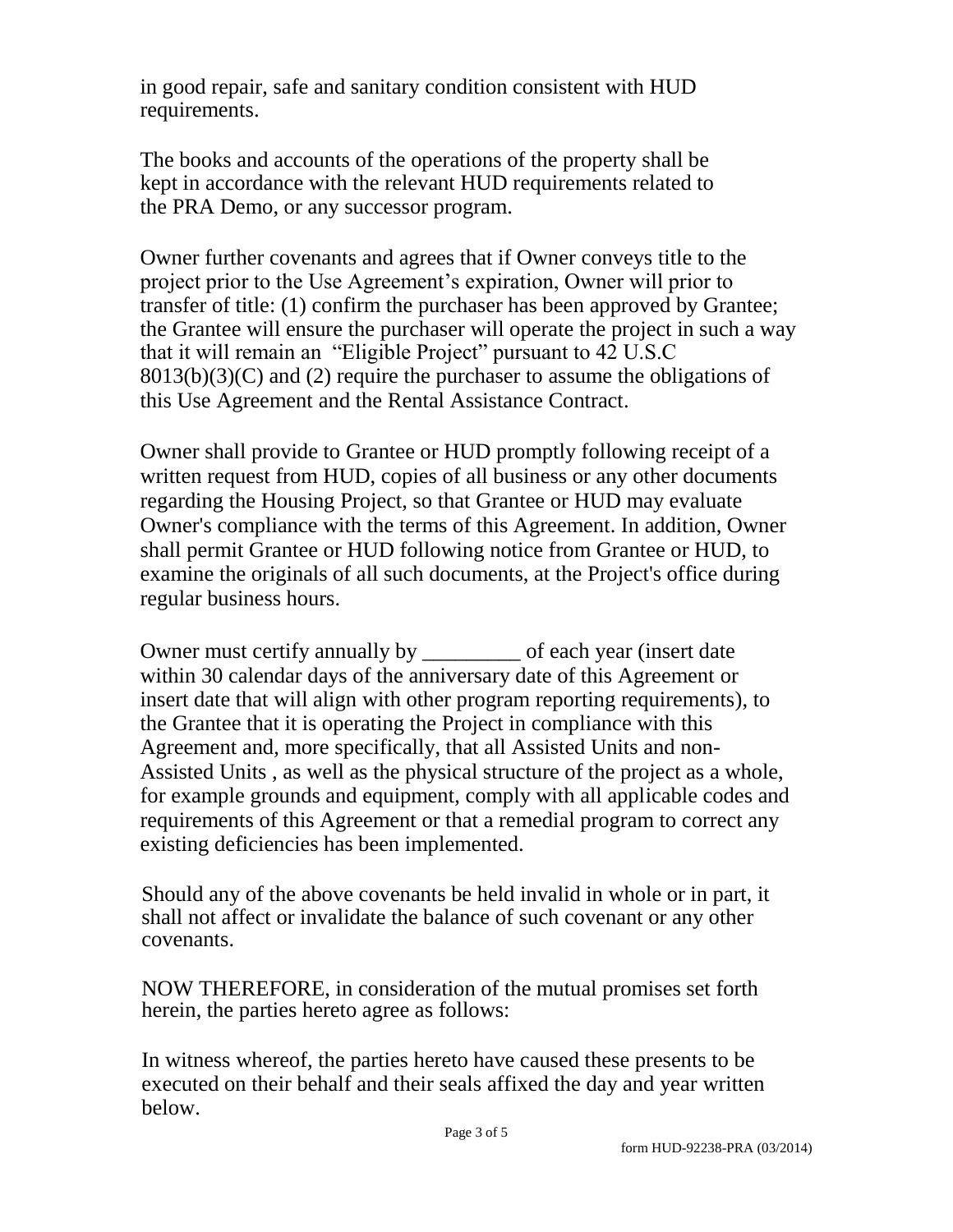## **WITNESS**

(Owner) BY \_\_\_\_\_\_\_\_\_\_\_\_\_\_\_\_\_\_\_\_\_\_\_\_\_\_\_\_\_\_\_\_\_ \_\_\_\_\_\_\_\_\_\_\_\_\_\_\_\_\_\_\_\_\_\_\_\_ And Grantee